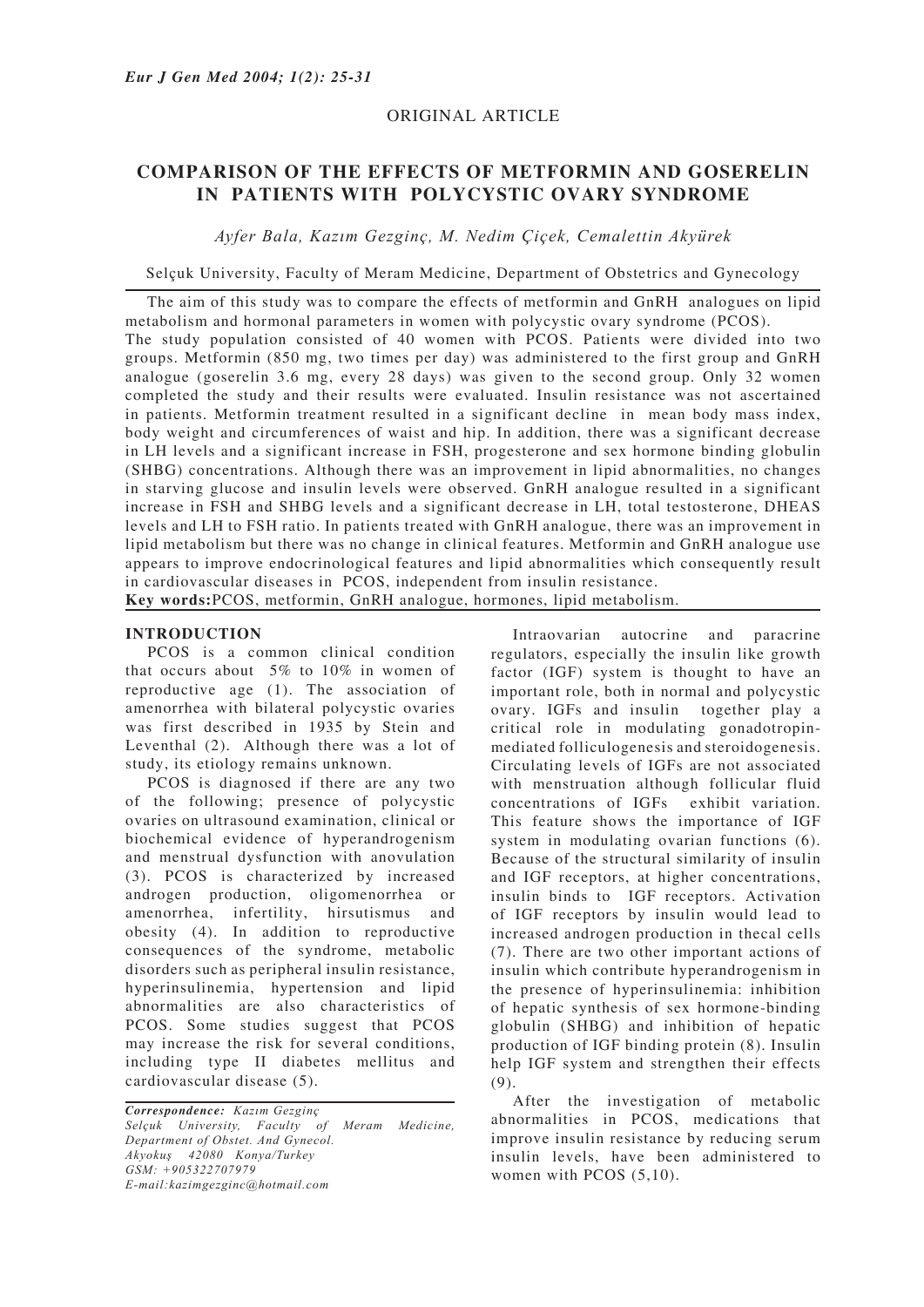The purpose of our study was to compare the effects of GnRH analogues and metformin in hormone levels and lipid profile in PCOS and to pay attention to increased risk of cardiovascular disease.

### **MATERIAL AND METHODS**

This study was performed with 40 women, aged 18-42, who had any two of the following; presence of polycystic ovaries on ultrasound examination, clinical or biochemical hyperandrogenism, menstrual dysfunction with anovulation. Patients were selected randomly. Informed consent was obtained from all women before the study and study received the approval of the Human Ethics Committee of the Medical Faculty, Selçuk University.

The patients with adrenal, thyroid, pituitary and hypothalamic endocrinologic disorders, diabetic patients were excluded from the study.

Hormone measurements were performed on the second or third days of spontaneous menstrual cycle or withdrawal bleeding. FSH, LH, LH/FSH ratio, estradiol, total testosterone, free testosterone, DHEAS, 17-OH progesterone and SHBG levels were measured and recorded. Progesterone levels were measured and recorded between 21<sup>st</sup> to 23<sup>rd</sup> days of menstrual cycle.

Hirsutismus was evaluated by determination of androgen sensitive regions of the body as Ferriman Gallwey scores by the same clinician (11). All patients had total hirsutismus scores of 12 or over.

Anthropometric measurements were made prior to treatment and at the end of treatment by the same observer. Body weight, height, waist and hip circumferences were measured. Obesity was defined by a cut-off value of 27kg/m² (12).

After an overnight fast, glucose, insulin, triglyceride, HDL, LDL, total cholesterol, apoprotein A and B, and lipoprotein (a) levels were measured and recorded. Insulin resistance was detected by using the fasting glucose/insulin ratio. Below 4,5 was considered as an insulin resistance (13,14).

In the first group, patients were received metformin 850 mg twice daily (Glucophage retard tb, İlsan, İstanbul, Turkey). In the second group, patients were received goserelin 3.6mg/28 day, IM injection (Zoladex, Astra Zeneca, Istanbul, Turkey).

In the first group, 3 of 26 patients were excluded from the study because of gastrointestinal side effects and in the second group 4 of 14 patients because of their own desire were abandoned the study. During the study, a patient who received metformin, conceived and withdrew from the study at the 7 th week after pregnancy. Twenty two patients in the first group and 10 patients in the second group, totally 32 patients completed the study and their results were investigated for the study.

The patients evaluation after the treatment was made in the early proliferative period of the first spontaneous menstrual cycle after the treatment. The patients menstrual cycles restarted between 1<sup>st</sup> and 6<sup>th</sup> month of the last treatment.

The duration for spontaneous cycle after treatment were not considered in the study. Parity and infertility were not evaluated because half of the patients were virgin.

Ultrasonography was performed with Hitachi 3.2 EUB 3.5 mHz convex probe for abdominal examination and 5 mHz vaginal probe in early follicular phase.

Statistical analysis was performed using Mann-Whitney U test and Wilcoxon signed Rank test with SPSS software. P<0.05 was accepted as statistically significant.

## **RESULTS**

The mean age  $(24.7\pm6.5 \text{ and } 25.2\pm7.1)$ years) and body Mass Index (BMI) before treatment  $(26.6 \pm 5.8 \text{ and } 25.0 \pm 4.4 \text{ kg/m}^2)$ were similar in group I and II, respectively. In group I, there were 5 and in group II there were 4 obese (BMI>27kg/ m²) patients. There were no statistically significant difference between two groups for several variables including height, body weight, BMI, waist and hip circumferences before treatment  $(p>0.05)$ .

When two groups were compared after the treatment, there were not statistically significant differences between the groups in terms of clinical manifestations (p>0.05). Clinical characteristics of the patients before and after treatment were presented in Table 1. All of the endocrine characteristics also were similar before the treatment between two groups (p>0.05). At the end of the study plasma concentration of progesterone in group I were higher than group II and this difference was statistically significant (p<0.05). There were no significant differences in the levels of FSH, LH, estradiol, total testosterone, free testosterone, DHEAS, 17-OH progesterone, SHBG and LH/FSH ratio after the medical treatment (p>0.05). Table 2 shows the serum FSH, LH, estradiol, total testosterone, free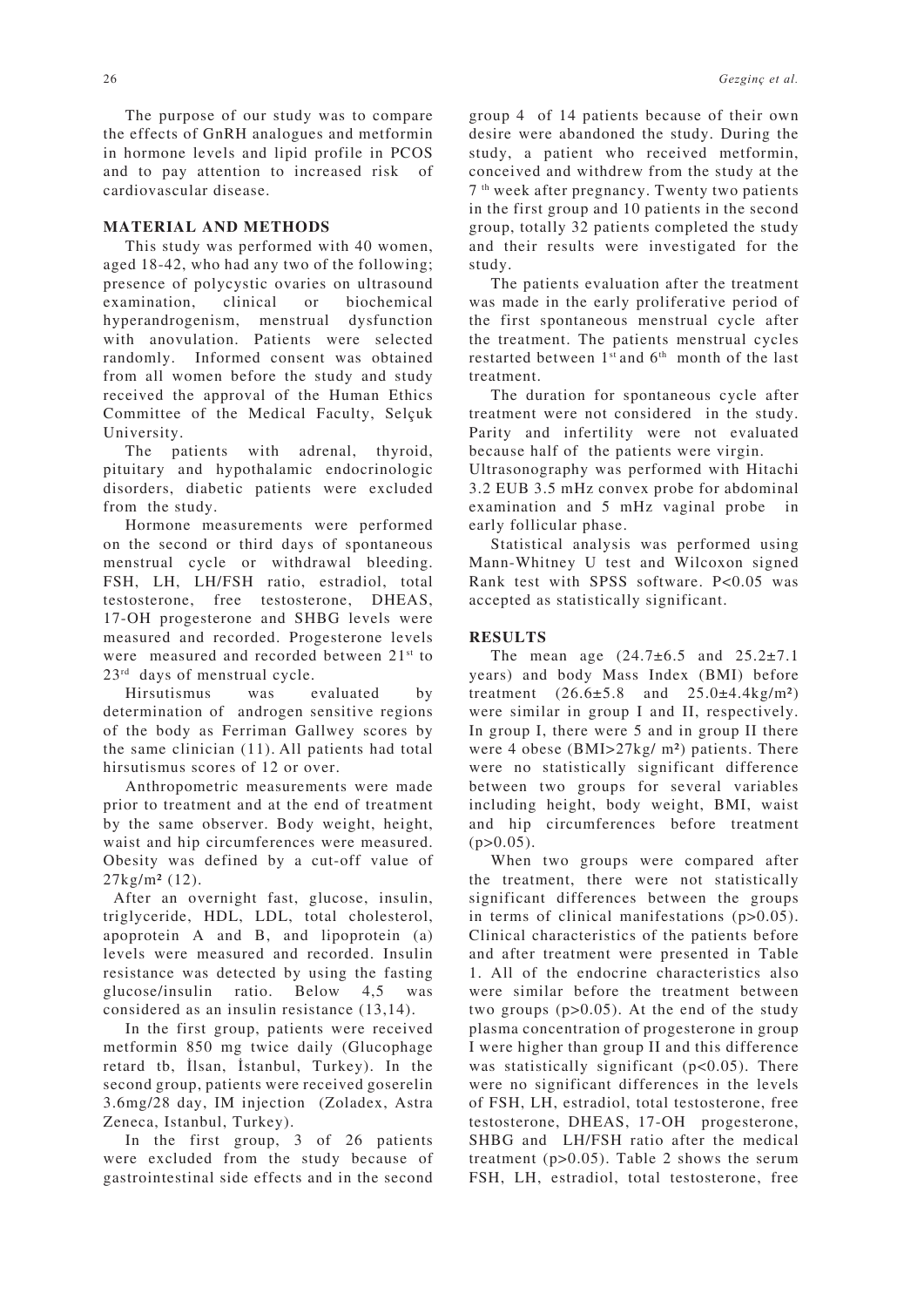|                                                                           | Before Treatment             |                  | After Treatment          |                  |  |  |  |
|---------------------------------------------------------------------------|------------------------------|------------------|--------------------------|------------------|--|--|--|
|                                                                           | Group I                      | Group II         | Group I                  | Group II         |  |  |  |
|                                                                           | $(n=22)$                     | $(n=10)$         | $(n=22)$                 | $(n=10)$         |  |  |  |
| Age                                                                       | $24.7 \pm 6.5^{\circ}$       | $25.2 \pm 7.1$   | $24.7 \pm 6.5^{\circ}$   | $25.2 \pm 7.1$   |  |  |  |
| Height $(cm)$                                                             | $157.8 \pm 5.9^{\circ}$      | $158.3 \pm 3.8$  | $157.8 \pm 5.9$          | $158.3 \pm 3.8$  |  |  |  |
| Body weight (kg)                                                          | $65.8 \pm 2.3^{\circ}$       | $62.6 \pm 10.0$  | $63.9 \pm 11.2$          | $63.4 \pm 10.3$  |  |  |  |
| BMI $(kg/m2)$                                                             | $26.6 \pm 5.8^{\circ}$       | $25.0 \pm 4.4$   | $25.8 \pm 5.4^{\circ}$   | $25.3 \pm 4.5$   |  |  |  |
| Waist (cm)                                                                | $76.3 \pm 13.4$ <sup>a</sup> | $77.0 \pm 10.5$  | $75.0 \pm 13.0^{\circ}$  | $77.1 \pm 10.7$  |  |  |  |
| $\text{Hip}(cm)$                                                          | $105.2 \pm 11.1^{\circ}$     | $105.9 \pm 10.1$ | $104.3 \pm 10.3^{\circ}$ | $106.0 \pm 10.1$ |  |  |  |
| Group I: Metformin users, Group II: GnRH analogue users, $a, b: p < 0.05$ |                              |                  |                          |                  |  |  |  |

**Table 1. The comparison of clinical findings between metformin and GnRH analogues before and after treatment** (Data are shown as means  $\pm$  SEM)

testosterone, DHEAS, 17 OH progesterone, SHBG levels and LH-FSH ratio before and after treatment.

None of the patients had hyperinsulinemia and insulin resistance. fasting glucose and insulin concentrations were 100.3±10.9 mg/dl and  $13.2\pm7.6$  µIU/ml in group I and  $102.9\pm8.0$ mg/dl and 10.2±4.3 µIU/ml in group II. These results also showed no significant differences. There were no significant differences between two groups concerning triglyceride, total cholesterol, LDL cholesterol, HDL cholesterol, apoprotein A, apoprotein B and lipoprotein (a) levels (p>0.05).

There were no significant differences between two groups in biochemical parameters after the treatment except fasting glucose levels (p>0.05). In group II, the concentration of fasting glucose was higher than group I and it was statistically significant (p<0.05). Table 3 summarizes some biochemical parameters of the patients of two groups before and after the treatment. In addition to compare the results between the two groups, also the baseline and the after treatment findings are compared within the groups separately.

In metformin treated patients, there were significant differences concerning body weight, BMI, waist and hip circumferences. After the treatment these variables were lower than baseline (p<0.05). There were no significant differences in clinical characteristics in group II ( $p > 0.05$ ). After the metformin treatment, LH levels decreased and FSH, progesterone and SHBG levels increased significantly (p<0.05).

GnRH analogue treatment made significant improvements in endocrine profiles. At the end of the treatment, in this group, the levels of LH, total testosterone, DHEAS and LH-FSH ratio were decreased and the levels of FSH and SHBG were increased. These were statistically significant  $(p<0.05)$ .

Biochemical values were improved by metformin treatment. There was an increase in the level of HDL cholesterol and a decrease in LDL cholesterol, apoprotein A, apoprotein B and lipoprotein (a) levels  $(p \lt 0.05)$ . In this group no statistically significant differences were recorded in fasting glucose and insulin concentrations (p>0.05). GnRH analogue treatment was also associated with an improvement in biochemical parameters. The latter values of fasting glucose, triglyceride, apoprotein A and lipoprotein (a) concentrations were significantly decreased  $(p \le 0.05)$ .

**Table 2. The comparison of hormonal parameters before and after metformin and GnRH analogues treatment** (Data are shown as means  $\pm$  SEM)

|                            | Before Treatment             |                   | After Treatment              |                  |
|----------------------------|------------------------------|-------------------|------------------------------|------------------|
|                            | Group I                      | Group II          | Group I                      | Group II         |
|                            | $(n=22)$                     | $(n=10)$          | $(n=22)$                     | $(n=10)$         |
| FSH (mIU/ml)               | $4.8 \pm 1.6^a$              | $4.0 \pm 2.0$     | $5.2 \pm 1.2$                | $5.2 \pm 1.5$    |
| $LH$ (mIU/ml)              | $7.2 \pm 4.2^{\circ}$        | $8.5 \pm 4.5$     | $4.2 \pm 1.4$ <sup>b</sup>   | $5.1 \pm 2.8$    |
| LH/FSH                     | $1.6 \pm 0.9^{\circ}$        | $2.3 \pm 0.9$     | $0.8 \pm 0.3^{b}$            | $0.9 \pm 0.3$    |
| Estradiol (pg/ml)          | $29.4 \pm 17.2$ <sup>a</sup> | $29.2 \pm 6.0$    | $36.1 \pm 17.2$ <sup>b</sup> | $25.9 \pm 9.2$   |
| Total Testosterone (ng/dl) | $96.2 \pm 46.5$ <sup>a</sup> | $118.2 \pm 44.0$  | 91.4 $\pm$ 43.3 <sup>b</sup> | $94.5 \pm 32.9$  |
| Free Testosterone (pg/ml)  | $3.8 \pm 2.5^{\circ}$        | $3.5 \pm 1.6$     | $2.9 \pm 2.1^{\circ}$        | $3.8 \pm 2.9$    |
| DHEAS $(\mu g/dl)$         | $251.9 \pm 156.8^{\circ}$    | $270.9 \pm 113.2$ | $197.4 \pm 94.2$             | $199.3 \pm 65.4$ |
| 17-OH Progesteron (ng/ml)  | $2.6 \pm 1.7^{\circ}$        | $1.8 \pm 0.6$     | $1.8 \pm 0.4^b$              | $1.9 \pm 0.4$    |
| Progesterone (ng/ml)       | $2.2 \pm 2.0^{\circ}$        | $3.3 \pm 3.1$     | $6.6 \pm 2.0$                | $3.0 \pm 2.6$    |
| $SHBG$ (nmol/l)            | $40.4 \pm 24.9^{\circ}$      | $52.3 \pm 2.9$    | $59.1 \pm 30.6^{\circ}$      | $74.6 \pm 33.3$  |

*Group I: Metformin users, Group II: GnRH analogue users, a,b: p<0.05*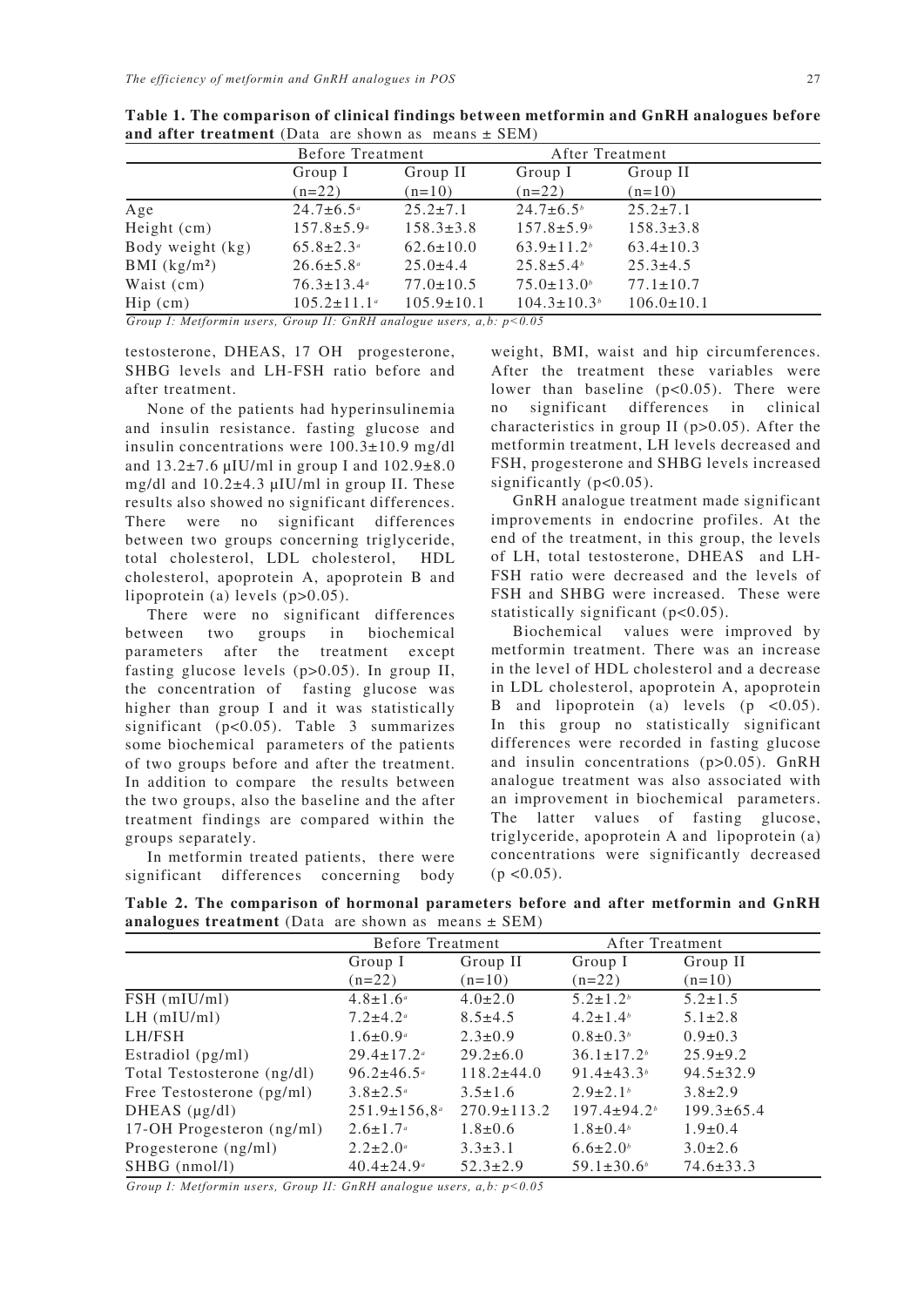|                               | Before Treatment |                  | After Treatment  |                  |
|-------------------------------|------------------|------------------|------------------|------------------|
|                               | Group I          | Group II         | Group I          | Group II         |
|                               | $(n=22)$         | $(n=10)$         | $(n=22)$         | $(n=10)$         |
| Fasting glucose(mg/dl)        | $100.3 \pm 10.9$ | $102.9 \pm 8.0$  | $101.9 \pm 8.8$  | $93.1 \pm 7.2$   |
| Fasting insulin( $\mu$ IU/ml) | $13.2 \pm 7.6$   | $10.2 \pm 4.3$   | $10.7 \pm 3.2$   | $10.2 \pm 3.2$   |
| Triglyceride (mg/dl)          | $112.9 \pm 46.3$ | $133.3 \pm 40.1$ | $105.6 \pm 33.5$ | $111.3 \pm 28.8$ |
| T.Cholesterol (mg/dl)         | $208.0 \pm 32.0$ | $205.1 \pm 62.1$ | $194.2 \pm 36.5$ | $190.9 \pm 40.1$ |
| $HDL$ (mg/dl)                 | $42.0 \pm 10.9$  | $46.7 \pm 12.7$  | $48.6 \pm 10.9$  | $49.8 \pm 8.8$   |
| $LDL$ (mg/dl)                 | $141.6 \pm 30.5$ | $144.6 \pm 40.3$ | $123.0 \pm 33.0$ | $124.2 \pm 28.7$ |
| Apoprotein A (mg/dl)          | $165.5 \pm 17.8$ | $158.8 \pm 24.4$ | $138.7 \pm 26.4$ | $137.7 \pm 25.5$ |
| Apoprotein B (mg/dl)          | $114.4 \pm 24.8$ | $130.5 \pm 35.2$ | $106.0 \pm 23.0$ | $118.6 \pm 25.0$ |
| Lipoprotein A (mg/dl)         | $27.6 \pm 8.8$   | $28.1 \pm 6.3$   | $20.3 \pm 7.1$   | $22.1 \pm 6.6$   |

**Table 3. The comparison of biochemical parameters between metformin and GnRH analogues before and after treatment** (Data are shown as means ± SEM)

*Group I: Metformin users, Group II: GnRH analogue users, a,b: p<0.05* 

#### **DISCUSSION**

In this study, two different medical agents were used in women with PCOS. We evaluate the endocrinological and biochemical effects of these two medications.

Obesity has been defined by a cut-off value of 27kg/m² in studies for many years (12). In this study there were 5 obese patients in group I and 4 obese patients in group II. The prevalence of obesity that we found was slightly lower (31.2%) than the prevalence reported by Laure et al (35-60%) (12). The mean BMI of two groups were beneath 27 kg/m ². There was no significant difference in terms of BMI. The similarity of BMI values has excluded the effects of obesity in the study.

The prevalence of insulin resistance detected by using different screening method has been reported as 40% to 70% approximately. In our study, no patient had insulin resistance which was detected by using the glucose /insulin ratio (13). This discordance is probably due to the lower sensitivity of the glucose /insulin ratio compared with the euglycemic clamp technique and CIGMA test (12,15). In a study, the glucose/insulin ratio has been correlated with insulin sensitivity measured by using euglycemic clamp, the minimal model technique and oral glucose tolerance test (13). In contrast, result of another study (16) failed to demonstrate the correlation between euglycemic clamp technique and CIGMA test.

The hyperinsulinemic euglycemic clamp technique is considered to be the gold standard for evaluation of insulin sensitivity. However the procedure is expensive, invasive and time consuming. In the present study, we aimed to define insulin resistance with glucose/insulin ratio which is more practical than the others and easily applicable in medical centers.

We decided to treat patients with metformin although we did not ascertain insulin resistance, depending only on the patients clinical diagnosis of the PCOS.

The discordance for the prevalence of insulin resistance may be due to the lower prevalence of obesity. Some authors demonstrated a correlation between insulin resistance and obesity, and their results confirmed earlier contentions (12). In contrast, some investigators reported that obesity did not coexist with alteration of insulin secretion and insulin resistance (17). These differences may be due, at least in part, to heterogeneity of the populations studied and study protocols.

In this study, the weight-loss after the use of metformin was a secondary effect of metformin by inhibiting intestinal glucose absorption. Independent from PCOS, the obesity is associated with hyperinsulinemia and hyperandrogenism. The best treatment for women with PCOS is weight loss which reduces androgen levels (6,10,18). Weight– loss was suggested as a first line treatment for women with PCOS with an elevated BMI in the treatment of infertility (19). Studies have shown that as little as 5% loss of total body weight is often associated with an increased numbers of ovulatory cycles.

A rapid improvement in hyperandrogenism, a decrease in BMI and weight-loss has been demonstrated with metformin treatment in women with PCOS (20). Not all studies have shown an effect of metformin treatment on body weight in women with PCOS.

Some authors have reported no significant decrease in body weight, BMI, circumferences of waist and hip after metformin treatment (21). More investigators have studied the effects of GnRH analogues in PCOS. Especially the alterations in androgen levels, hirsutismus score and insulin resistance have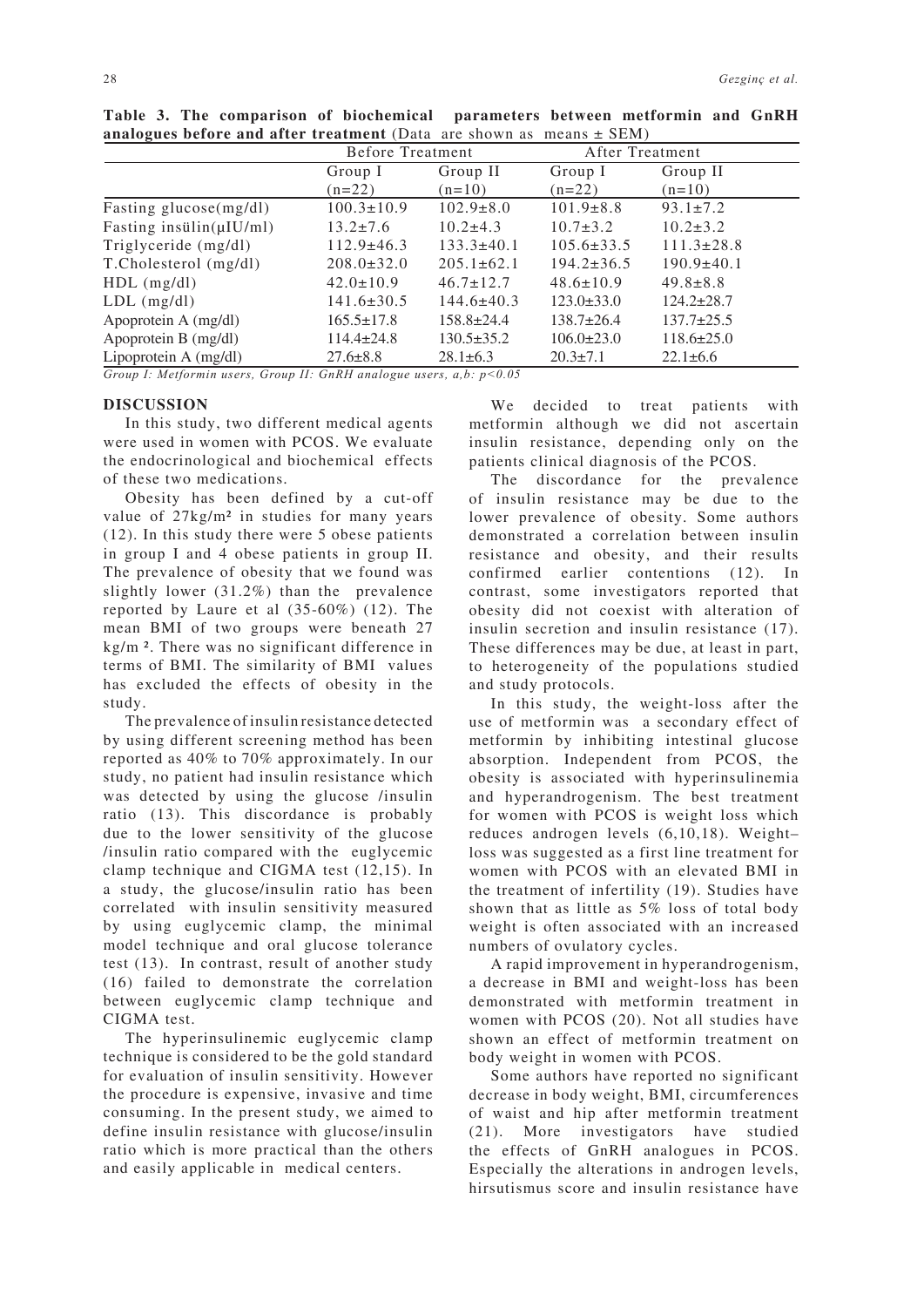been elevated (22,23,24). But there are not enough and appropriate clinical trials to confirm the effect of GnRH analogues on clinical features among women with PCOS. In our study, metformin increased serum progesterone levels significantly. This alteration in the level of progesterone was similar to other studies. It has been reported that a significant number of anovulatory women ovulate and achieve pregnancy by metformin treatment (25). In this study, one patient conceived during treatment and withdrew from the study at the  $7<sup>th</sup>$  week of her pregnancy. Her pregnancy continues healthy, fetal development is in normal range, and the results of triple test and amniocentesis is normal.

Some investigators demonstrated that metformin had beneficial effect abnormal ovarian function and steroid metabolism in hyperandrogenic women with PCOS. A significant decline in both testosterone and LH concentrations and an increase in ovulation rate had been recorded. Ovulation had been considered to be occurred when the serum progesterone was greater than 3,5 ng/ ml in luteal phase (26).

Kolodziejczyk et al. (20) had reported that metformin treatment resulted in a significant decrease in total testosterone and a significant increase in SHBG. According to the authors, responses to metformin were related to the severity of the hyperandrogenemia. Subjects with elevated DHEAS had exhibited less improvement than subjects with normal DHEAS. In this study, in metformin treatment group, the association of the improvement in endocrine features to weight-loss could not be distinguished particularly from each other because we did not investigate insulin resistance and we did not record an alteration in fasting insulin and glucose concentrations after metformin treatment. In this group, although there was not a significant decrease in androgen levels, because of the improvement in FSH and LH levels, different mechanisms were thought to be effective other than weight-loss. In previous study, GnRH analogues resulted in increase in FSH, SHBG levels and decrease in LH, LH to FSH ratio, total testosterone, DHEAS levels. By decreasing LH concentrations a decrease in total testosterone levels was observed. But we could not explain the effects of GnRH analogues on DHEAS levels which is secreted by adrenal cells.

Shaw et al (27) reported that GnRH analogues ascertained a significant decrease in LH, estradiol, testosterone and androstenedion. Following cessation of GnRH analogue treatment serum LH, estradiol, total testosterone levels had again begun to increase and after treatment reached to pretreatment values.

Some authors (23,24) had demonstrated that GnRH analogues treatment resulted in decrease in LH, estradiol and androgen levels. On the basis of the theory that insulin may be an important contributor to the pathophysiology of PCOS, it is postulated that insulin sensitizers might improve the endocrinologic and biochemical imbalances and clinical features associated with PCOS. Metformin lowers blood insulin and makes an improvement in insulin resistance. It impedes androgen biosynthesis which is promoted by hyperinsulinemia (20,28)

Previous studies on the effects of metformin on PCOS have produced conflicting results. Although most of the reports described an improvement in insulin resistance in PCOS, others failed to observe a statistically significant effect in insulin resistance (29,30).These differences may be due to heterogeneity of the populations studied (genetic basis, the dose of treatment, study protocols and etc.)

Gonadal steroids are believed to influence glucose metabolism, estrogens induces improvement and androgens or progestins cause deterioration. Because of these informations it has been postulated that, in women with PCOS, the enhanced levels of androgens may induce insulin resistance. However, studies evaluating the role of androgen suppression on glucose metabolism of women with PCOS have obtained conflicting results, and either no effect or improvements have been reported. Furthermore, the GnRH analogues induced reduces gonadal estrogen by eliminating their possible beneficial effects on glucose metabolism may have counterbalanced the eventual advantages deriving from androgen suppression. In our study, GnRH analogues induced a decline in fasting levels of glucose but not of insulin. We could not explain exactly the mechanism and the reason of this decline.

Cagnacci et al. (15) studied effects of ovarian suppression with GnRH analogue on glucose metabolism in women with and without ovarian hyperandrogenism. They demonstrated that strong suppression of ovarian activity improves peripheral insulin sensitivity while it is without relevant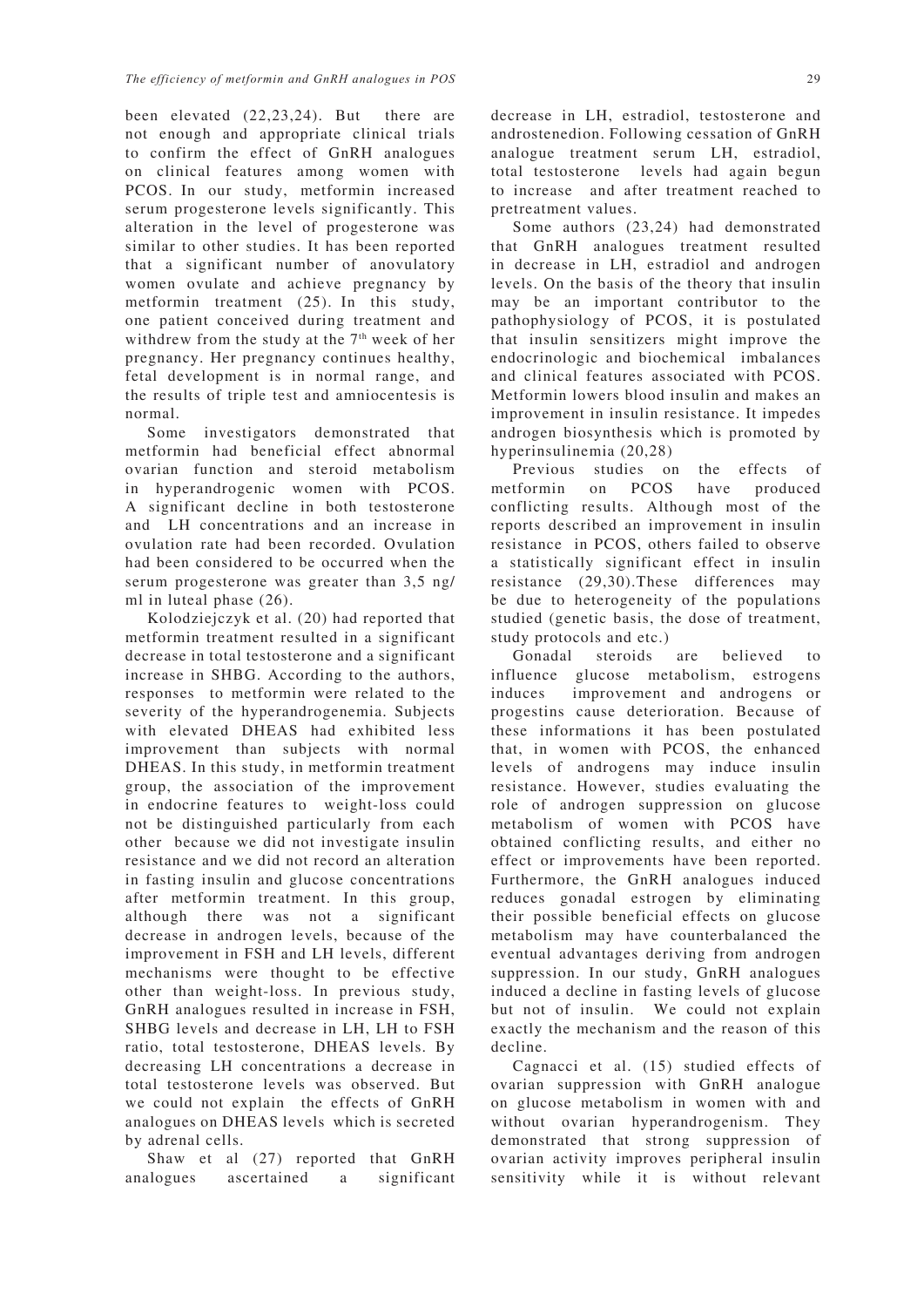effects on glucose metabolism of nonhyperandrogenic women.

Hypertension and lipid abnormalities are responsible for the increased risk of cardiovascular disease in women with PCOS. Compared with normally cycling controls, women with PCOS have been noted to have significantly higher levels of total cholesterol, LDL cholesterol and triglyceride and lower levels of HDL cholesterol. Dyslipidemia which is a consequence of hyperandrogenism, is known to vary directly with hyperinsulinemia, obesity and increased waist to hip ratio (10).

In PCOS high levels of lipoprotein (a) and apoprotein A have been noted which are responsible from atherosclerotic cardiovascular disease and low levels of apoprotein B (10,31). Relative estrogen insufficiency and androgen excess have also been linked to increased risk of cardiovascular heart disease (10,31). However the data were insufficient to determine the effects of medical agents which were used for the treatment of PCOS on lipid abnormalities.

In our study, we observed an improvement in lipid abnormalities with metformin and GnRH analogue treatment. Metformin treatment resulted in increased levels of HDL cholesterol and decreased levels of lipoprotein (a), apoprotein A and B and LDL cholesterol. We suggest that although there were no significant improvement in hyperandrogenism, weight-loss, decreased levels of estrogen and suppressed androgen secretion, may be responsible for the improvement in lipid metabolism. There were significant decreases in serum levels of lipoprotein (a), apoprotein A and triglyceride in GnRH group, after treatment, possibly because of suppression of androgens. For the treatment of PCOS, we are using different medical agents which have special and different activities according to patient's main complaint and desires. Close followup of women with PCOS and encouragement of lifestyle practices likely to reduce disease risks should be the standard practice. The present data demonstrate that metformin and GnRH analogues are effective and safe for the treatment of endocrine and biochemical characteristic of PCOS. Because of their different mechanisms, we do not prefer one of them as more effective than the other. Individual treatments should be planned for patients with PCOS. Since GnRH anologues are expensive compared with metformin and since they lead to medical menapause and

ostoporosis in their prolonged used, these are accepted as disadvantages of GnRh analogues. It is known that most of the patients with PCOS are infertile so to put these patients into menapause is another disadvantage.

In conclusion, we demonstrated an improvement in endocrine and lipid abnormalities with metformin, an insulin sensitizing agent and ovarian suppression with GnRH analogues. The exact mechanism by which GnRH analogues and metformin can improve these features is poorly understood. Long-term prospective studies are needed to better delineate the nature of PCOS and to investigate the role of established and emerging PCOS therapies, including insulin sensitizers and GnRH analogues.

#### **REFERENCES**

- 1- Nestler JE. Polycystic ovary syndrome: a disorder for the generalist. Fertil Steril 1998;70:811-2
- 2- Stein IF, Leventhal ML. Amenorrhea associated with bilateral polycystic ovaries. Am J Obstet Gynecol 1935;29: 181-91
- 3- Norman RJ, Wu R and Stankiewicz MT Series Editors. Donald J Chisholm and Jeffrey D Zajac MJA 2004;180(3):132-7
- 4- Chang RJ, Katz SE. Diagnosis of polycystic ovary syndrome. Endocrinol Metab Clin North Am 1999;28:265-93
- 5- Solomon CG. The epidemiology of polycystic ovary syndrome: Prevalence and associated disease risk. Endocrinol Metab Clin North Am 1999;28:247-65
- 6- van Dessel HJHM, Chandrasekher YA, Yap OWS, et al. Serum and follicular fluid levels of IGF-I, IGF-II and binding protein-1 (IGFBP-1) and IGFBP-3 during the normal menstrual cycle. J Clin Endocrinol Metab 1996;81:1224-31
- 7- Bergh C, Carlsson B, Olsson JH, et al. Regulation of androgen production in cultured human thecal cells by insulinlike growth factor I and insulin. Fertil Steril 1993;59:323-9
- 8- Dunaif A. Insulin action in polycystic ovary syndrome. Endocrinol Metab Clin North Am 1999;28:341-59
- 9- Giudice LC. Growth factor action on ovarian function in polycystic ovary syndrome. Endocrinol Metab Clin North Am 1999;28:325-39
- 10- Amowitz LL, Sobel BE. Cardiovascular consequences of polycystic ovary syndrome. Endocrin Metab Clin North Am 1999;28:439-58